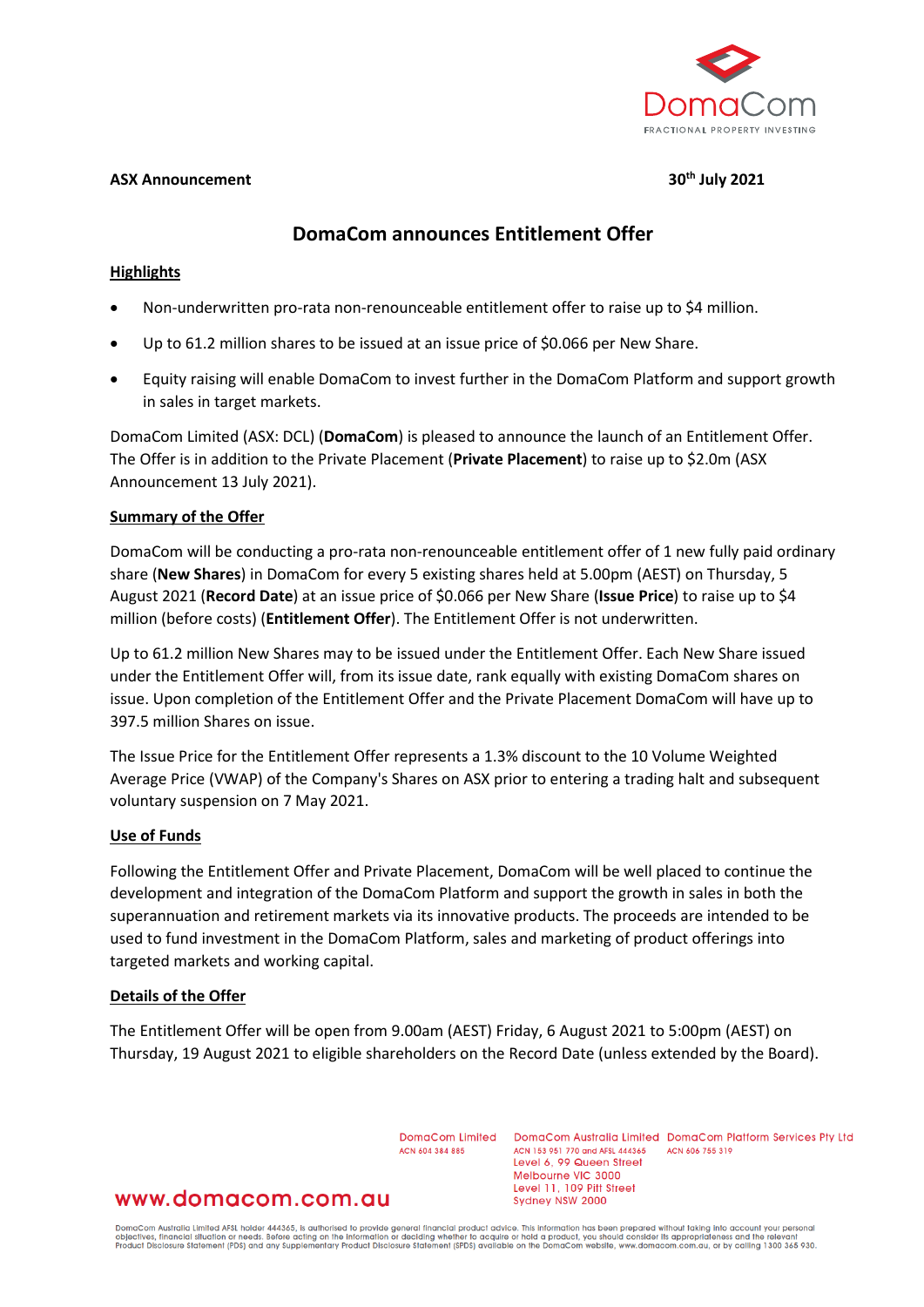Participation in the Entitlement Offer will be open to DomaCom shareholders who are registered holders of shares on the Record Date (**Eligible Shareholders**). Refer to the Company's Appendix 3B lodged with this announcement for further information.

Any shares under the Entitlement Offer that are not applied for will form a shortfall. The offer to issue shortfall shares will be a separate offer and Eligible Shareholders under the Entitlement Offer will be invited to apply for additional shares in the shortfall (if applicable) **(Shortfall Offer**).

Shortfall shares will be allocated in priority to Eligible Shareholders who apply for shortfall shares under the Shortfall Offer. All decisions regarding the allocation of Shortfall Shares will be made by the Company and will be final and binding on all Eligible Shareholders.

The Entitlement Offer is non-renounceable, and entitlements will not be tradeable on ASX or otherwise transferable. Eligible Shareholders who do not take up their entitlements will not receive any value for those entitlements that they do not take up. Shareholders who are not eligible to receive entitlements will not receive any value for the Entitlements they would have received had they been eligible.

Further information will be sent to Eligible Shareholders under the Entitlement Offer in the form of an Offer Document, including a personalised entitlement and acceptance form, which are expected to be despatched on Friday, 6 August 2021. A copy of the Offer Document will be made available on ASX's website on Friday, 30 July 2021.

## **Key dates**

An indicative timetable of key dates in relation to the Entitlement Offer is set out below.

| Event                                                | Date                     |
|------------------------------------------------------|--------------------------|
| Prospectus lodged and Entitlement Offer announcement | Friday 30 July 2021      |
| Entitlement Offer Record Date (7pm AEST)             | Thursday 5 August 2021   |
| Prospectus dispatched and Offer opens                | Friday 6 August 2021     |
| Entitlement Offer closes (5.00pm AEST)               | Thursday 19 August 2021  |
| Announcement of Entitlement Offer results            | Friday 20 August 2021    |
| <b>Entitlement Offer Settlement</b>                  | Tuesday 24 August 2021   |
| Issue of Shares under the Entitlement Offer          | Wednesday 25 August 2021 |

The above dates are indicative only and are subject to change. Unless otherwise indicated all times are stated in Melbourne time. The Company reserves the right to vary any and all the above dates and times without prior notice subject to the Listing Rules, the Corporations Act and any other applicable laws.

# **Further information**

Should you have any queries in relation to the Entitlement Offer, please contact the Entitlement Offer Information Line on 1300 737 760 or Philip Chard, Company Secretary on (03) 8609 7077.

**DomaCom CEO, Arthur Naoumidis, said:** "The combination of the Private Placement and Entitlement Offer are important to position the company for further growth and allow DomaCom to continue to be the leading Fractional Investment platform in Australia. The capital raised will critically strengthen the company's balance sheet, cashflow position and allow the relisting of DomaCom."

### **Ends**

This announcement has been authorised for release to the market by Company Secretary Philip Chard.